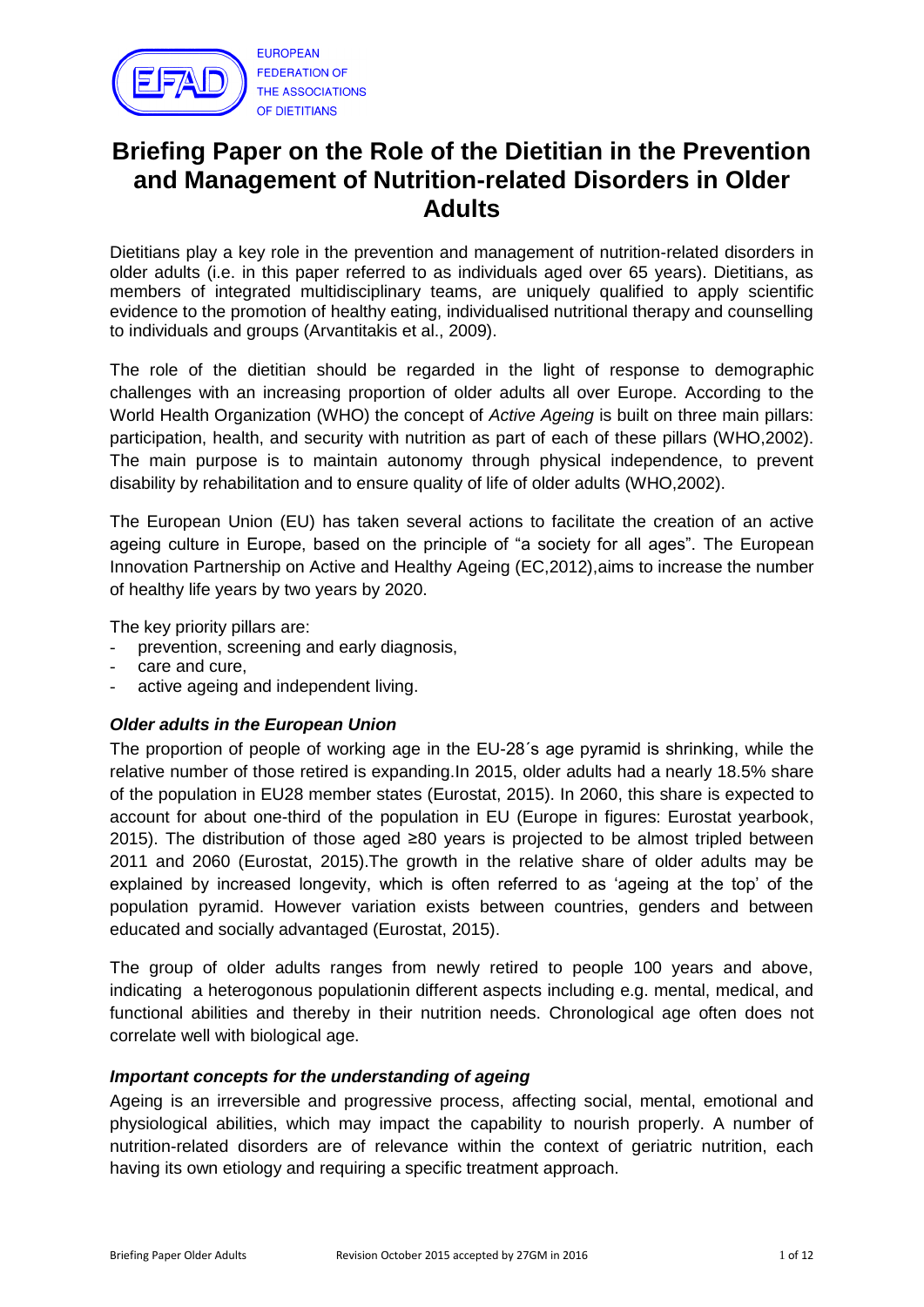

**EUROPEAN FEDERATION OF** THE ASSOCIATIONS OF DIETITIANS

## *Anorexia of ageing*

Worldwide surveys have clearly shown a linear decline in food intake from the  $20<sup>th</sup>$  to the  $80<sup>th</sup>$ year of life, in both men and women. Older adults in very high ages often fail to adequately regulate food intake and develop a physiologic anorexia of aging. This physiologic anorexia depends not only on decreased hedonic qualities of feeding with aging (taste and smell), but also on altered hormonal and neurotransmitter regulation of food intake. The physiologic anorexia of ageing puts older persons at high risk for developing malnutrition when they develop either psychologic or physical disease processes (Goeminne et al., 2012;Landiet al., 2016).

## *Malnutrition*

A recently used definition for malnutrition is the one proposed by the European Society for Clinical Nutrition and Metabolism (ESPEN): "Malnutrition due to starvation, disease or ageing can be defined as a state resulting from lack of uptake or intake of nutrition leading to altered body composition (decreased fat free mass) and body cell mass leading to diminished physical and mental function and impaired clinical outcome from disease"(Sobotka L, 2012;Cederholm T et al., 2015). Malnutrition with this definitions does not include overnutrition.

## *Undernutrition*

Undernutrition is characterized by a deficient energy or protein intake or absorption, and is often described as protein energy malnutrition. Prevalence of undernutrition in the elderly varies largely, as result of the variety in criteria used and different health care settings. Prevalence of undernutrition in the community, acute care setting, and residential care setting are estimated at about 5-30%, 25-60% and 15-70% respectively (Agarwal et al., 2013). Undernutrition is frequently accompanied by multiple or single micronutrient and/or mineral deficiencies, although these may occur in the absence of macronutrient depletion and may result in specific deficiency syndromes (WHO, 2015).

As result of the various physiological, social and economic parameters, often referred to as the "nine d"s" (dementia, dysgeusia, dysphagia, diarrhoea, depression, disease, poor dentition, dysfunction, and drugs) (Agarwal et al., 2013), older adults are especially vulnerable to both starvation-related and disease-related undernutrition. Whereas starvationrelated undernutrition is caused by insufficient intake only, chronic and acute disease-related undernutrition are accompanied by mild to moderate or marked inflammation activity respectively (White et al., 2012).

Recently, ESPEN, published a Consensus Statement providing a minimum set of criteria for the diagnosis of malnutrition to be applied independent of clinical setting and etiology, and to unify international terminology. In individuals classified as "at risk of malnutrition" by validated screening tools, ESPEN recommends to diagnose malnutrition based on two options. Option one, requires Body Mass Index (BMI) <18.5 kg/m<sup>2</sup> to define malnutrition. Option two, requires the combined finding of unintentional weight loss (mandatory) and at least one of either reduced BMI or a low fat free mass index (FFMI). Weight loss could be either >10 % of usual body weight indefinite of time, or >5% over 3 months. Reduced BMI is <20 or <22 kg/m<sup>2</sup> in subjects younger and older than 70 years, respectively. Low FFMI is defined as <15 and <17 kg/m<sup>2</sup> in females and males, respectively (Cederholm et al., 2015).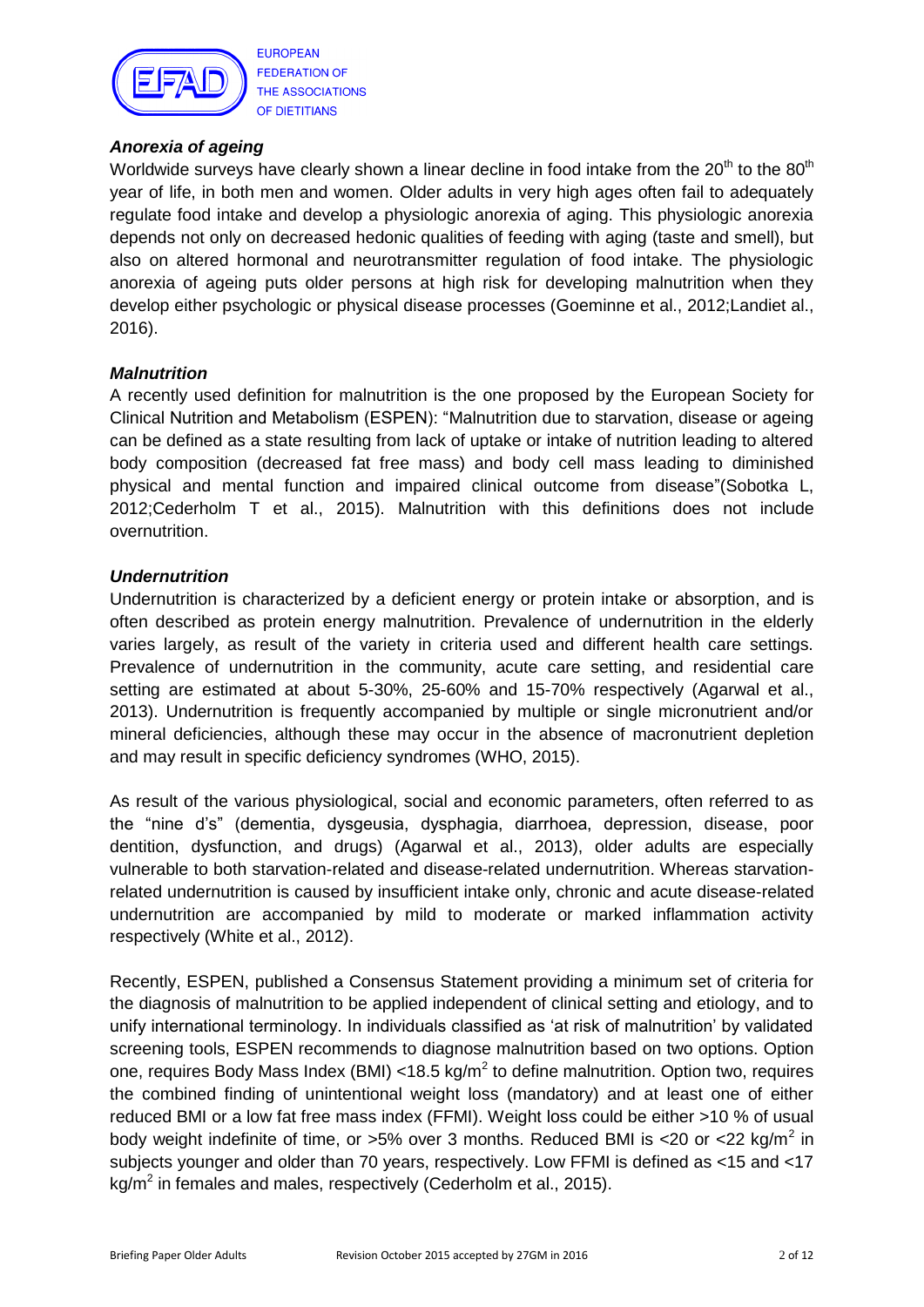

**EUROPEAN FEDERATION OF** THE ASSOCIATIONS OF DIETITIANS

### *Overnutrition*

Overnutrition, is characterized by positive energy balance meaning that energy intake exceed energy expenditure. Overnutrition could be may be accompanied by nutrient deficiencies and or sarcopenia called Sarcopenic obesity. Whereas obesity generally is considered a health risk, an increasing number of reports suggest that indicators of obesity for the general adult population may require modification. It has even been suggested that a mild increase in adiposity may be beneficial for frail older persons (Winter et al.,2014; Woo, 2015). At the same time, obesity may be accompanied by sarcopenia, known as "sarcopenic obesity", due to a combination of chronic, obesity-related low-grade systemic inflammation and a sedentary lifestyle (Soeters et al., 2008).

## *Sarcopenia*

The European Working Group on Sarcopenia in Older People (EWGSOP) developed a practical clinical definition and consensus diagnostic criteria for age-related sarcopenia (Cruz-Jentoft et al., 2010). Prevalence of sarcopenia is estimated to range from 3 to 20%, depending on the criteria used (Dupuy et al., 2015). It has concluded that""Sarcopenia is a syndrome characterised by progressive and generalised loss of skeletal muscle mass and strength with a risk of adverse outcomes such as physical disability, poor quality of life and death."" The EWGSOP recommends using the presence of both low muscle mass and low muscle function, i.e. strength or performance, for the diagnosis of sarcopenia. Primary sarcopenia directly results from ageing itself, whereas secondary sarcopenia may result from physical inactivity, disease, and/or nutrient deficiencies (Cruz-Jentoft et al., 2010).

## *Cachexia*

Cachexia is described as "A complex metabolic syndrome associated with underlying illness and characterised by loss of muscle with or without loss of fat mass. The prominent clinical feature of cachexia is weight loss in adults (*corrected for fluid retention*) or growth failure in children (*excluding endocrine disorders*). Anorexia, inflammation, insulin resistance and increased muscle protein breakdown are frequently associated with cachexia. Cachexia is distinct from starvation, age-related loss of muscle mass, primary depression, malabsorption and hyperthyroidism and is associated with increased morbidity"(Evans et al., 2008). Although the term sarcopenia is mostly related to age-related changes in muscle mass and strength, sarcopenia has also been used to refer to the loss of muscle mass and strength as result of cachexia (Muscaritoli et al., 2010).

#### *Frailty*

In the past decades frailty was defined as a clinical syndrome, in which three or more of the following criteria were present: unintentional weight loss (≥10 lbs/4.5 kg, in the past year), self-reported exhaustion, weakness (handgrip strength), slow walking speed, and low physical activity (Fried et al., 2001). This "definition" of frailty placed heavy emphasis on the physical problems encountered by older people. Nowadays a multidimensional concept is considered more appropriate. According to this multidimensional approach, frailty can be defined as: "A dynamic state affecting an individual who experiences losses in one or more domains of human functioning (physical, psychological, social), which is caused by the influence of a range of variables and which increases the risk of adverse outcomes" (Gobbens et al., 2010). Following the new concept of health, the definition of frailty has been suggested to further adapt into: "The weakening of health, i.e. the resilience or capacity to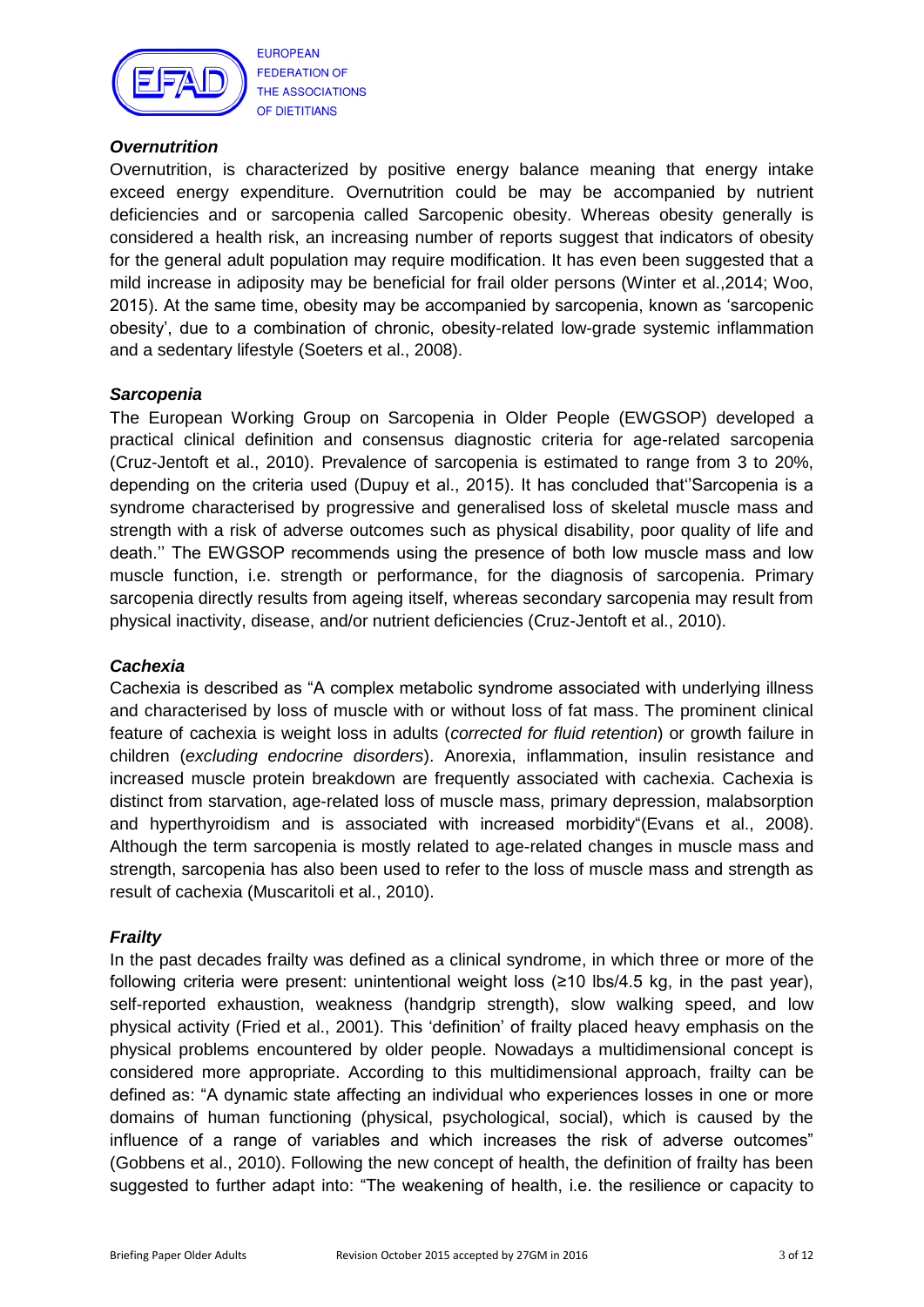

**FEDERATION OF** THE ASSOCIATIONS OF DIETITIANS

cope, and to maintain and restore one"s integrity, equilibrium, and sense of wellbeing in three domains: physical, mental, and social" (Boers & Cruz-Jentoft, 2015).

*Physical frailty* has a negative impact on physical function, ADL"s (Activities of Daily Living) and quality of life, and increases risk of injuries from falls. Characteristics of physical frailty partly overlap with those of sarcopenia (Mijnarends et al., 2015).

Nutrition not only influences physical frailty, but cognitive frailty as well. Both low intake of energy and protein, and micronutrients are associated with functional and cognitive decline (Halil et al., 2015).

## *Dysphagia*

Dysphagia is defined as the difficulty or impossibility to swallow liquids, food or medication. It is a frequent consequence of progressive neurological diseases and dementias, and an important risk factor for aspiration pneumonia, and a major cause of morbidity and mortality among the elderly (Sura et al., 2012).

Dysphagia is not a nutritional condition per se. However, it is a significant part of the etiology of malnutrition and a prevalent condition especially in nursing homes residents (Langmore et al., 1998). Treatment relies to a great extent on nutrition, and specifically on texture modification of food (Keller et al., 2012), as well as enteral nutrition (Leslie et al., 2003).

Besides dysphagia, sensory loss like loss of taste, smell and sight might impair the experience of food.

#### *Role of the dietitian*

The role of the dietitian is essential to promote health and quality of life and to prevent unfavourable health conditions, through evidence based nutrition. This means primary prevention to decrease the risk of non-communicable diseases, including sarcopenia and malnutrition, but also secondary prevention and treatment of malnutrition, including risk of dehydration. Dietitians thereby have a pivotal role in all care settings for older adults: acute hospital, community residential care sites, nursing homes, community primary care teams, rehabilitation teams and own-home care (ESCO, 2015). Their contribution can prevent avoidable admissions and promote early hospital discharges. They should have links with social services so that the provision of e.g. 'meals on wheels' is relevant and nutritionally appropriate (BDA, Malnutrition Task Force Group, 2016).

Furthermore, dietitians have an important role in the development of procedures and protocols for quality management of nutrition care and the implementation of current international, national and/or local clinical guidelines for the prevention and management of nutrition-related disease to relevant professional personnel within the older adults care environment.Whether it is in a strategic, educational, clinical or administrative role, dietitians also have a responsibility to evaluate the effectiveness of their own actions. The use of audit and research may be helpful in this process.

Dietitians play a critical role in developing national nutritional recommendations including sensory aspects and advising on incorporating these into menu policy in acute hospitals & community residential services.

At an academic level, dietitians can contribute to the inclusion of modules on nutrition for the older adults in nursing and medical training, development of continuing education programs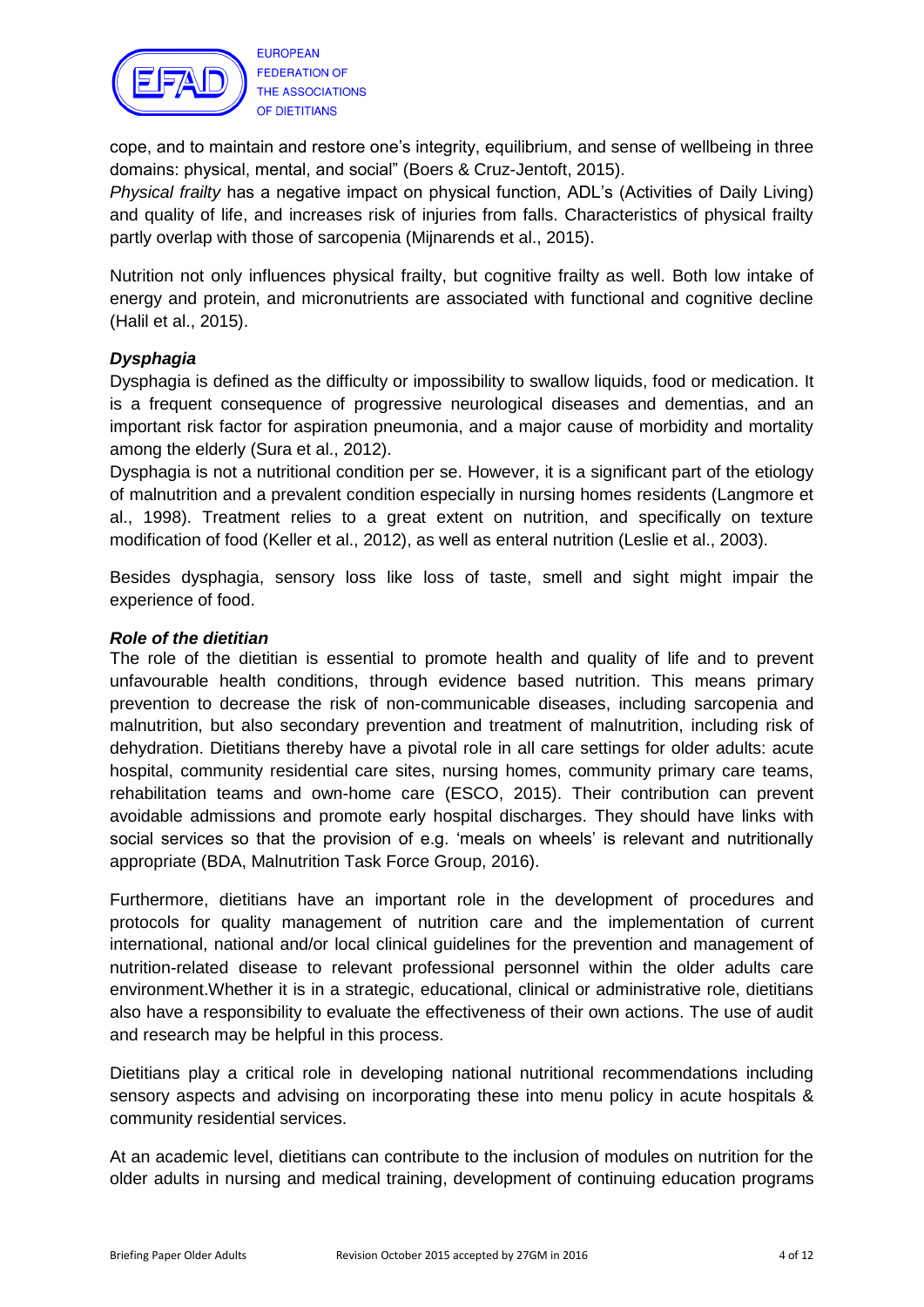

for professional colleagues and to the support of student training programs in the specialism of older adults.

The dietitian should initiate or conduct research of nutrition in ageing, to expand the knowledge about how to assess, diagnose, treat and prevent nutrition-related conditions in the older adults.

#### *Ethical considerations*

In the nutrition care process (NCP) of older adults, there are important considerations that need to be pointed out: consider functional age, quantity versus quality of life and presence of organic or functional mental health issues. In terminal illness the person"s advance directives should be of primary importance before commencing therapy. ESPEN states "while reducing morbidity and mortality is a priority in younger patients, in geriatric patients maintenance of function and quality of life is often the most important aim" (Volkert et al., 2006).

#### *The nutrition care process*

Dietitians use the NCP as a structure to offer older adults the best way of nutrition care. This process starts with the nutritional screening, followed by assessment, diagnosis, intervention and monitoring documentation and nutritional status through all four steps of the process (Lacey et al., 2003).

#### *Nutritional Screening*

Nutritional risk screening is a rapid and simple procedure conducted by healthcare staff or community health care teams, aiming to detect patients at risk of malnutrition (primarily focusing on *undernutrition*), according to a validated screening tool in older people.The nutritional screening process aims to identify older people already malnourished, as well as older people at risk for future malnutrition (Lochs et al., 2006).

Multiple tools have been validated in older people, including for example, the Mini Nutritional Assessment (Guigoz et al., 1994), MalnutritionUniversal Screening Tool (MUST) (Stratton et al., 2004), Nutritional Risk Screening (Kondrup et al., 2003), SNAQ65+ (Wijnhoven et al., 2012), and SNAQrc (Kruizenga et al., 2010), Patient-Generated Subjective Global Assessment (Bauer et al., 2002; Kim et al., 2013, Marshall et al., 2015).

In terms of diagnostic accuracy and predictive value, it was found that the available screening tools do not significantly differ from each other (Young et al., 2013; Van Bokhorstde van der Schueren et al., 2014). Currently, it is recommended to consider choosing a validated screening tool that best aligns with their chosen nutritional assessment and is easiest to implement in clinical practice (Young et al., 2013).

#### *Nutritional Assessment*

The goal of nutritional assessment includes assessment of nutrient balance, anthropometry, body composition, functional and biochemical variables and symptoms expressed by the patient. The main aimis to identify the presence, etiology and extent of the nutritional problems. The diagnosis derived from the nutritional assessment, together with the personal goals of the patient are used for prescription of nutrition therapy and/or referral to other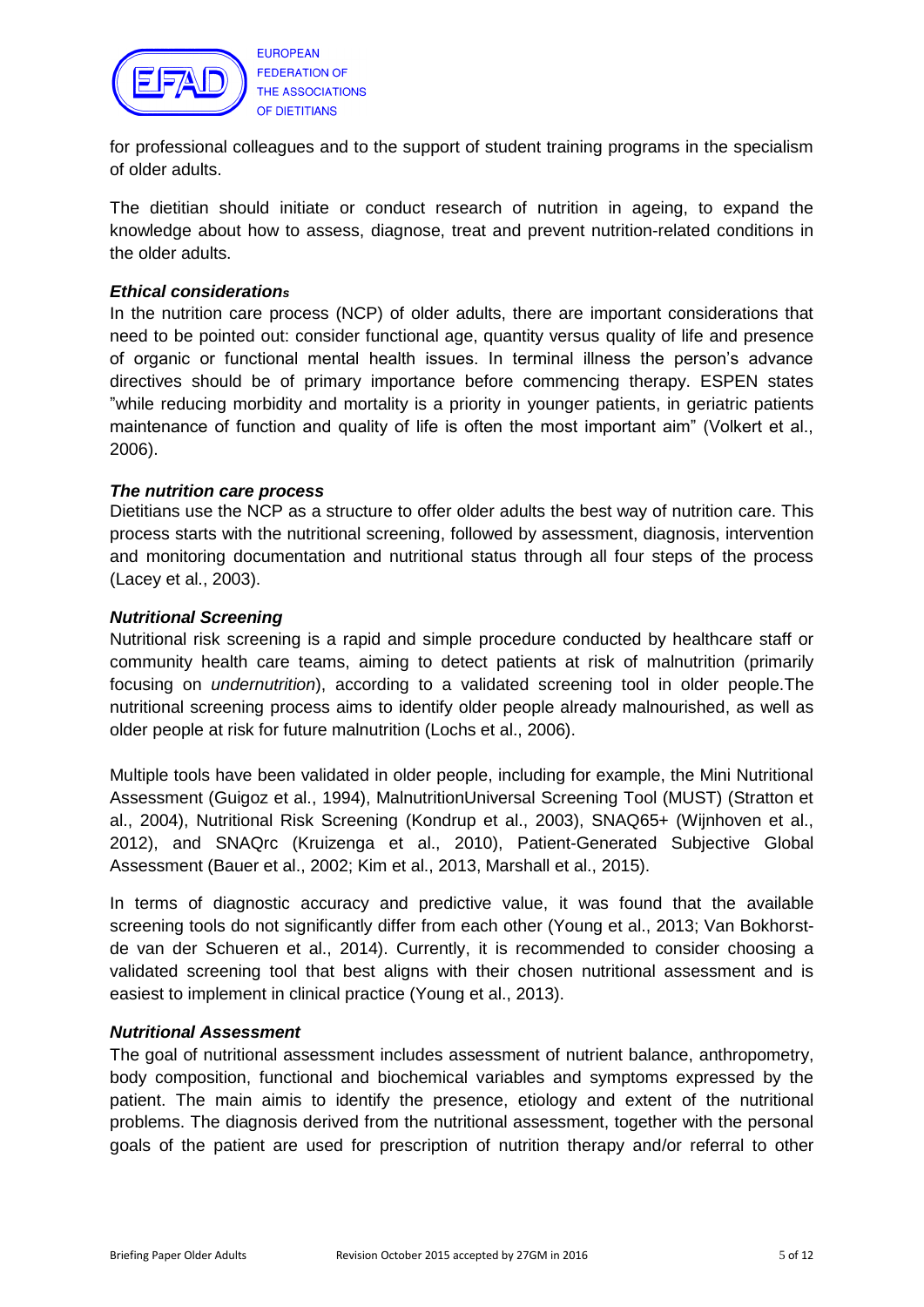

health care professionals.The nutritional intervention and periodic monitoring of nutritional status is required. Evaluation, monitoringand documentation should follow within the NCP.

#### *Dietetic core competences working with older adults*

To perform their role in the prevention and management of nutrition-related disorders in older adults, dietitians must demonstrate key competences in the knowledge, skills and attitudes which underpin gerontology and geriatric nutrition. As such, dietitians should demonstrate an understanding of basic principles of gerontology and geriatrics, age-related changes in physiology and metabolism leading to i.e. sarcopenia and frailty, age-related changes in nutritional requirements and their nutritional implications, common age-related diseases and their nutritional impact, and the physical, social, and socio-economic predictors of malnutrition in older adults.

Dietitians specialising in the care of older adults should deliver a "person-centred" approach (Dorner et al., 2010), that requires an understanding of food habits for this age group. Therefore, dietitians specialising in the care of older adults should:

- Approach and empower older adults in a respectful way and prioritise their overall quality of life;
- Focus on cognitive and physical abilities and how these affect the conditions for treatment goals;
- Take into consideration the financial situation, lifestyle and level of support from relatives or social workers;
- Take into considerationother risk relations according to nutrition in older adults compared to younger, making liberalization of diets rather than strict regimes important for nutrition status and quality of life in older people (Niedert et al., 2005).

Dietitians counselling as primary prevention of older adults should:

- Plan education programme supported specialized dietitians for improving malnutrition increased the nutritional knowledge and improved the reported management of malnourished patients in the community (Suominem et al., 2007; Kenelly et al., 2010);
- Make the required nutritional adaptation so as to prevent the deterioration of health status;
- Emphasise an active and healthy life style, i.e.both physically and mentally healthy;
- Monitor nutritional status including, anthropometric, body composition and functional measuresaccording to NCP.

Dietitians working in the clinical setting should:

- Assess and diagnose nutrition-related problems for the prescription of nutrition therapy;
- Plan nutritional intervention by nutritional counselling, oral nutritional supplements, enteral or parenteral nutrition support whether is required (Volkert et al., 2006);
- Make suggestions to overcome drug-nutritient interactions and other risk factors forpoor nutritional status;
- Work in collaboration with patient, family/carers to maintain nutritional status; develop a client-focused nutritional care plan; implementing eating/mealtime strategies for cognitively impaired; advising on lifestyle/social factors which impact on nutritional intake;
- Work in collaboration with all members of the health and social care team), such as linking with speech and language therapy in the management of dysphagia, or with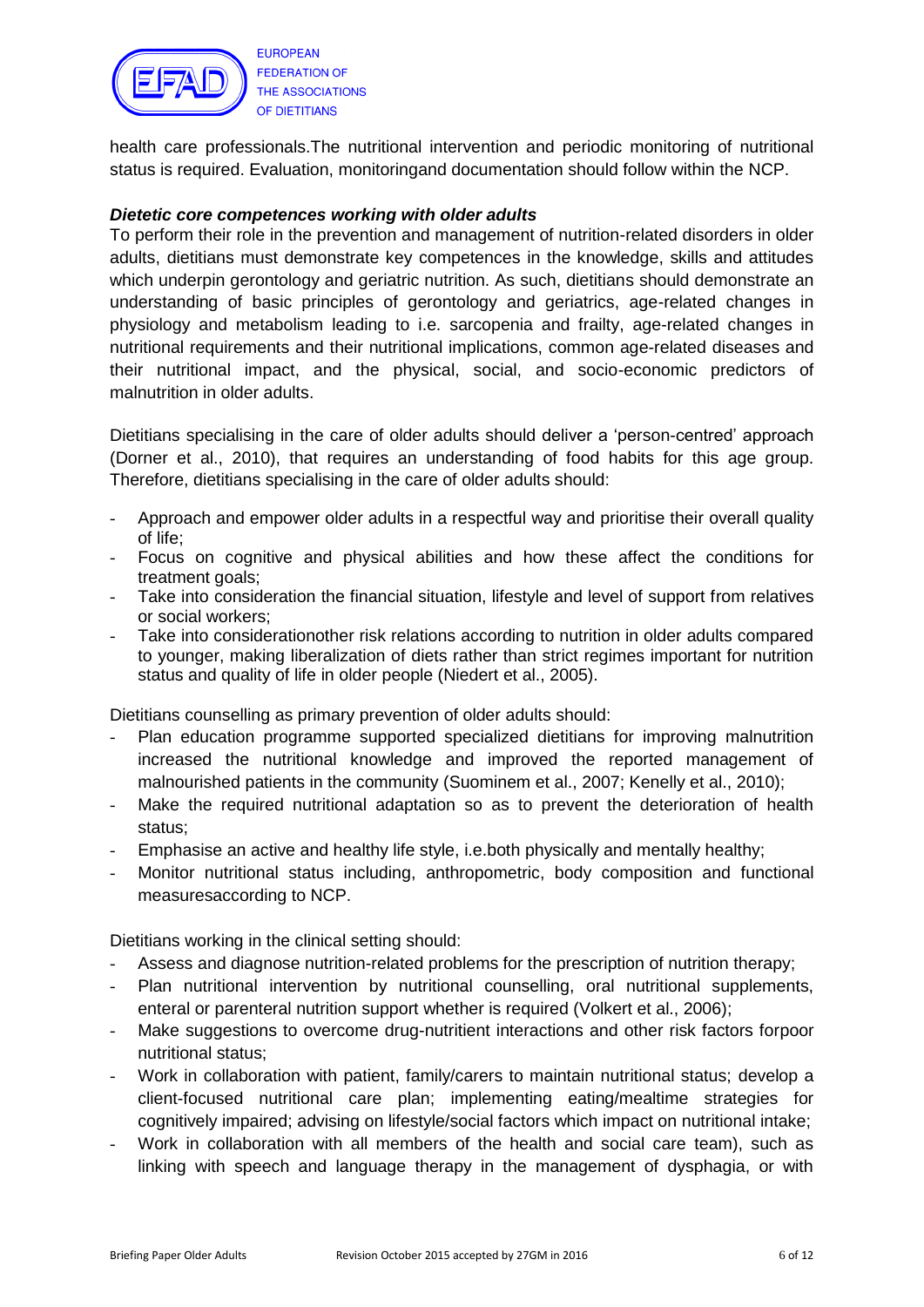

**EUROPEAN FEDERATION OF** THE ASSOCIATIONS OF DIETITIANS

physiotherapy in the management of physical activity (e.g. preventing falling and sarcopenia);

- Monitor and follow-up and evaluate the effectiveness of nutrition therapy regularly;
- Document actions according to relevant requirements based on best clinical practices.

It is therefore important to consider the environment, as well as the menu composition (including seasonal variations), the quality of ingredients (including spices, herbs and seasoning), food preparation techniques, cooking time and cooking temperature, in order to maximise the eating experience.

Menus should provide textures accepted of older adults also with impaired oral and physical function, and a variety of colours and flavours. Menues should be adapted to suit requirements for modified diets. Familiar foods tend to be more acceptable to older people, however, since food habits are becoming more international, other choices may also be welcome.

The particular preferences and dislikes of the individual, together with the need for adapted cutlery or assistance in eating and drinking, should be documented and respected.

Individuals should be encouraged to maintain control of their food intake e.g., to choose and serve their own food with or without assistance. Special attention should be given to mealtimes, particularly with respect to meals, mealtimes and eating environment. Food safety is of particular concern as older adults are very vulnerable to the effects of food poisoning due to the high risk of immune-depression in this age group.

#### *Conclusion*

In the inter-professional care of older adults, dietitians should operate at all levels (prevention, diagnosis, intervention and monitoring nutritional status), to maintain or improve nutritional health and promote active and healthy ageing and quality of life in older people. The health professional teams in EU members should include a specialized dietitian within the older adults care. They can optimize healthcare and research practices and be instrumental in developing and advocating policy change.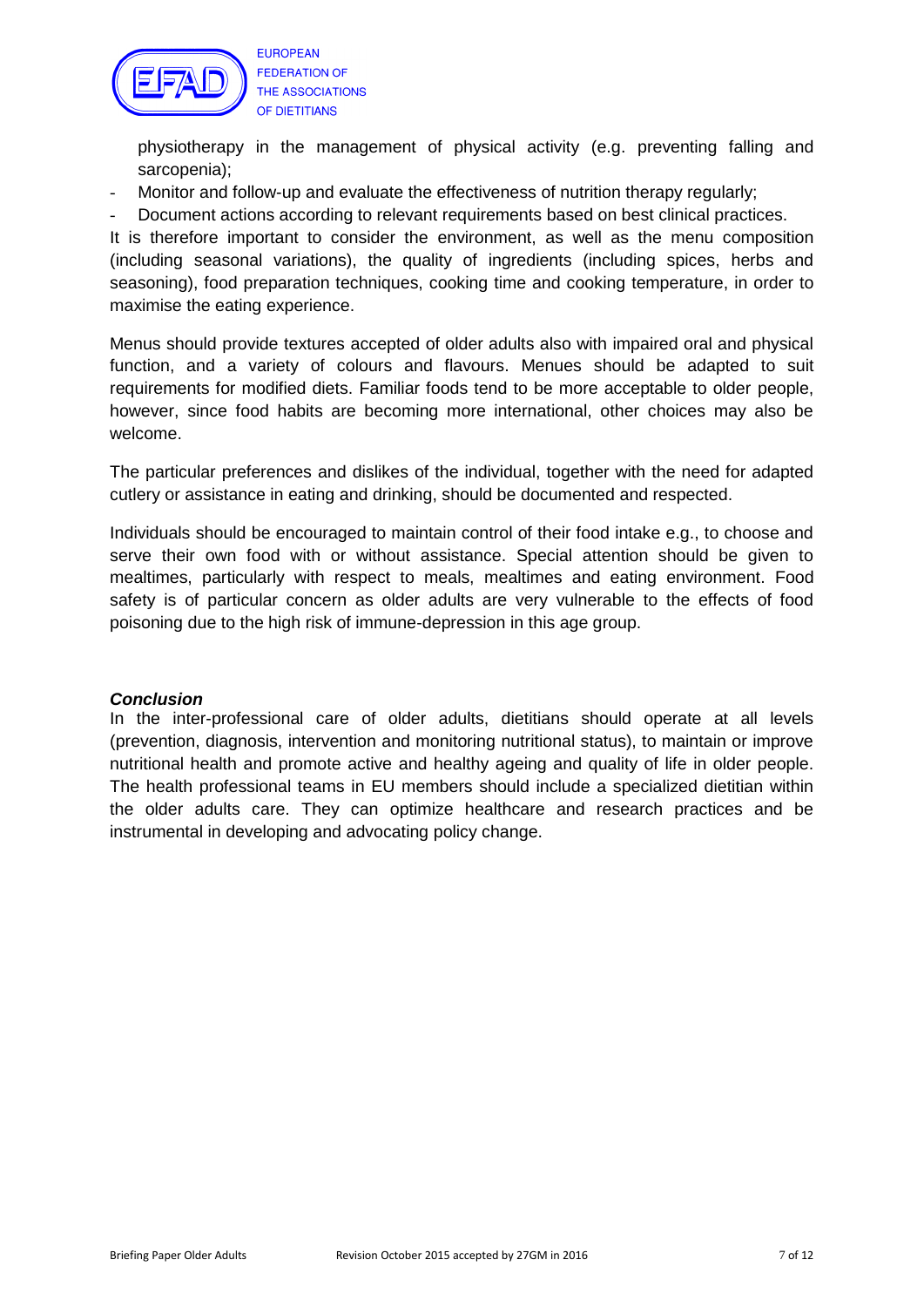

#### **References**

- Agarwal E, Miller M, Yaxley A, Isenring E. Malnutrition in the elderly: a narrative review. *Maturitas* 2013;76(4):296-302.
- Arvantitakis M, Coppen P, Doughan L, Van Gossum A. Nutrition in care homes and home care: Recommendations. *ClinNutr* 2009; 28(5):492-496.
- Bauer J, Capra S, Ferguson M.Use of the scored Patient-Generated Subjective Global Assessment (PG-SGA) nutrition assessment tool in patients with cancer. *Eur J ClinNutr*2002;56(8):779-85
- Boers M, Cruz-Jentoff AJ. A New Concept of Health Can Improve the Definition of Frailty. *Calcif Tissue Int* 2015;97(5):429-31.
- British Dietetic Association(BDA). The Malnutrition Task Force Group.Available from: [http://www.malnutritiontaskforce.org.uk/prevention-programme/\(](http://www.malnutritiontaskforce.org.uk/prevention-programme/)accessed April 1, 2016).
- Cederholm T, Bosaeus I, Barazzoni R, Bauer J, Van Gossum A, Klek S, et al.Diagnostic criteria for malnutrition - An ESPEN Consensus Statement.*ClinNutr*2015;34(3):335-40.
- Cruz-Jentoft AJ, Baeyens JP, Bauer JM, Boirie Y, Cederholm T, Landi F, et al.European Working Group on Sarcopenia in Older People. Sarcopenia: European consensus on definition and diagnosis: Report of the European Working Group on Sarcopenia in Older People. *Age Ageing* 2010;39(4):412-23.
- Dorner B, Friedrich EK, Posthauer ME. Practice paper of the American Dietetic Association: individualizednutrition approaches for older adults in health care communities. *J Am Diet Assoc* 2010;110(10):1554-63.
- Dupuy C, Lauwers-Cances V, Guyonnet S, Gentil C, Abellan Van Kan G, Beauchet O, et al. Searching for a relevant definition of sarcopenia: results from the crosssectional EPIDOS study.*J Cachexia Sarcopenia Muscle* 2015;6(2):144-54.
- European Comission (EC). Communication from the commission to the european parliament and the council taking forward the strategic implementation plan of the european innovation partnership on active and healthy ageing. COM(2012) 83. Available from: http://ec.europa.eu/health/ageing/docs/com 2012 83 en.pdf (accessedApril, 2016)
- European Comission (EC).European Skills/Competences, qualifications and Occupations (ESCO) Available from: [http://ec.europa.eu/social/main.jsp?catId=1042&langId=en\(](http://ec.europa.eu/social/main.jsp?catId=1042&langId=en)accessed April 1, 2015).
- European Statitics (Eurostat) yearbook 2015.Population structure and ageing.Available from: the from: the from: the from: the from: the from: the from: the from: the from: the from: the from: the from: the from: the from: the from: the from: the from: the from: the from: the from: the from: http://ec.europa.eu/eurostat/statisticsexplained/index.php/Population\_structure\_and [ageing](http://ec.europa.eu/eurostat/statisticsexplained/index.php/Population_structure_and_ageing) (accessed March 20, 2016).
- Evans WJ, Morley JE, Argilés J, Bales C, Baracos V, Guttridge D, et al. Cachexia: a new definition.*Clin Nutr* 2008;27(6):793-9.
- Fried LP, Tangen CM, Walston J, Newman AB, Hirsch C, Gottdiener J, et al. Cardiovascular Health Study Collaborative Research Group. Frailty in older adults: evidence for a phenotype. *JGerontol A BiolSci Med Sci* 2001;56(3):M146-56.
- Gobbens RJ, Luijkx KG, Wijnen-Sponselee MT et al.Towards an integral conceptual model of frailty. *J Nutr Health Ageing* 2010;14(3):175-181.
- Goeminne PC, EH De Wit, C Burtin, Y Valcke. Higher food intake and appreciation with a new food delivery system in a Belgian hospital. Meals on Wheels, a bedside meal approach: A prospective cohort trial.*Appetite* 2012; 59(1): 108-116.
- Guigoz Y, Vellas B, Garry PJ. Mini nutritional assessment: A practical assessmenttool for grading the nutritional state of elderly patients. *Facts, Research in Geront*1994;(Suppl 2):15-59.
- Guigoz Y. The Mini Nutritional Assessment (MNA): review of the literature what does it tell us? *J Nutr Health Ageing* 2006; 10(6) 466-485.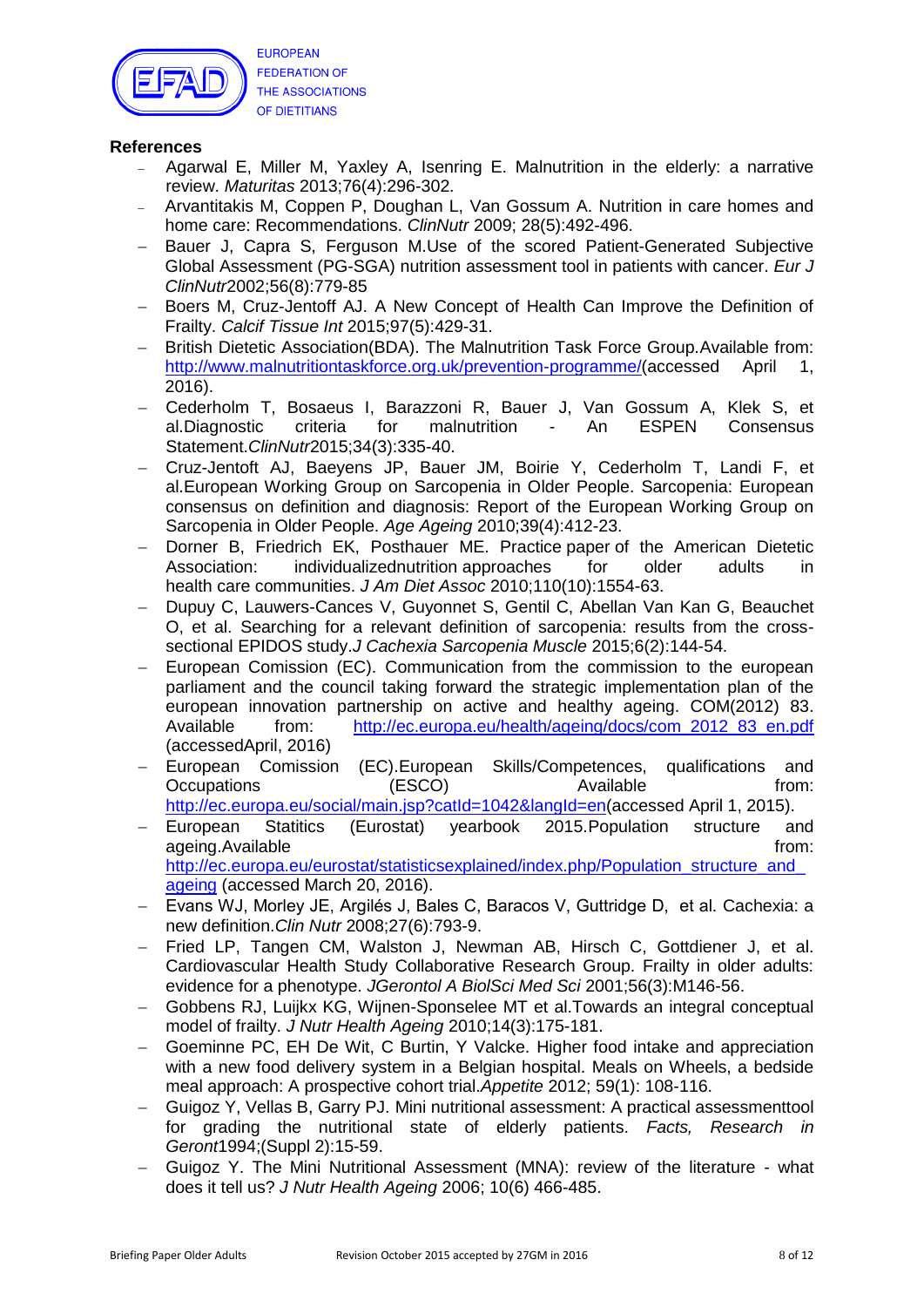

- Halil M, CemalKizilarslanoglu M, EminKuyumcu et al. Cognitive aspects of frailty: mechanisms behind the link between frailty and cognitive impairment. *J Nutr Health Ageing*2015 ;19 (3) :276-83.
- Kennelly S, NP Kennedy, CA Corish, G Flanagan-Rughoobur, C Glennon Slattery, S Sugrue. Sustained benefits of a community dietetics intervention designed to improve oral nutritional supplement prescribing practices. *J Hum Nutr Diet* 2011;24: 496-504.
- Keller H, Chambers L, Niezgoda H, Duizer L. Issues associated with the use of modified texture foods. *J Nutr Health Aging* 2012;16(3):195-200.
- Kim EJ, Yoon YH, Kim WH, Lee KL, Park JM, The clinical significance of the mininutritional assessment and the scored patient-generated subjective global assessment in elderly patients with stroke.*Ann Rehabil Med* 2013;37(1):66-71
- Kondrup J, Rasmussen HH, Hamberg O, Stanga Z, Ad Hoc ESPEN Working Group.Nutritional risk screening (NRS 2002): a new method based on an analysis of controlled clinical trials. *ClinNutr* 2003;22(3):321-36.
- Kruizenga HM, de Vet HC, Van Marissing CM, Stassen EE, Strijk JE, Van Bokhorst-Van der Schueren MA et al.The SNAQ (RC), an easy traffic light system as a first step in the recognition of undernutrition in residential care. *J Nutr Health Ageing* 2010;14(2):83-9.
- Lacey K., Pritchett E. Nutrition Care Process and Model: ADA adopts road map to quality care and outcomes management.*J Am Diet Assoc*. 2003;103:1061–1071.
- Landi F, Calvani R, Tosato M, Martone AM, Ortolani E, Savera G, et al. Anorexia of Aging: Risk Factors, Consequences, and Potential Treatments.*Nutrients* 2016; 27;8(2).
- Langmore SE, Terpenning MS, Schork A, Chen Y, Murray JT, Lopatin D, Loesche WJ. Predictors of aspiration pneumonia: how important is dysphagia? *Dysphagia* 1998 Spring;13(2):69-81.
- Leslie P, Carding PN, Wilson JA. Investigation and management of chronic dysphagia. *Br Med J* 2003; 326: 433-6.
- Lochs H, Allison SP, Meier R et al.Introductory to the ESPEN Guidelines on Enteral Nutrition: terminology, Definitions and General Topics. *ClinNutr* 2006;25:180-186.
- Malnutrition Task Force. Prevention and Early Intervention of Malnutrition in Later Life. Best Practice Principles and Implementation Guide: A Local Community Approach;2013. Available from: [http://www.malnutritiontaskforce.org.uk/wp](http://www.malnutritiontaskforce.org.uk/wp-content/uploads/2014/07/COM-Prevention_Early_Intervention_Of_Malnutrition_in_Later_Life_Local_community.pdf)[content/uploads/2014/07/COM-](http://www.malnutritiontaskforce.org.uk/wp-content/uploads/2014/07/COM-Prevention_Early_Intervention_Of_Malnutrition_in_Later_Life_Local_community.pdf)
	- [Prevention\\_Early\\_Intervention\\_Of\\_Malnutrition\\_in\\_Later\\_Life\\_Local\\_community.pdf](http://www.malnutritiontaskforce.org.uk/wp-content/uploads/2014/07/COM-Prevention_Early_Intervention_Of_Malnutrition_in_Later_Life_Local_community.pdf)
- Mijnarends DM, Schols JM, Meijers JM, Tan FE, Verlaan S, Luiking YC, et al. Instruments to assess sarcopenia and physical frailty in older people living in a community (care) setting: similarities and discrepancies. *J Am Med Dir Assoc* 2015;16(4):301-8.
- Muscaritoli M, Anker SD, Argilés J et al. Consensus definition of sarcopenia, cachexia and pre-cachexia: joint document elaborated by Special Interest Groups (SIG) "cachexia-anorexia in chronic wasting diseases" and "nutrition in geriatrics". *Clin Nutr* 2010;29(2):154-9.
- Niedert KC. Position of the American Dietetic Association: Liberalization of the dietprescriptionimprovesquality of life for olderadults in long-termcare. *J Am DietAssoc* 2005;105(12):1955-65.
- Sobotka L, editor. *Basics in clinicalnutrition*, 4th ed. Galen; 2012.
- Soeters PB, Reijven PL, van Bokhorst-de van der Schueren MA, Schols JM, Halfens RJ, Meijers JM, et al.A rationalapproach to nutritionalassessment. *ClinNutr* 2008;27(5):706-16.
- Stratton RJ, Hackston A, Longmore D, Dixon R, Price S, Stroud M, King C, Elia M.Malnutrition in hospital outpatients and inpatients: prevalence, concurrent validity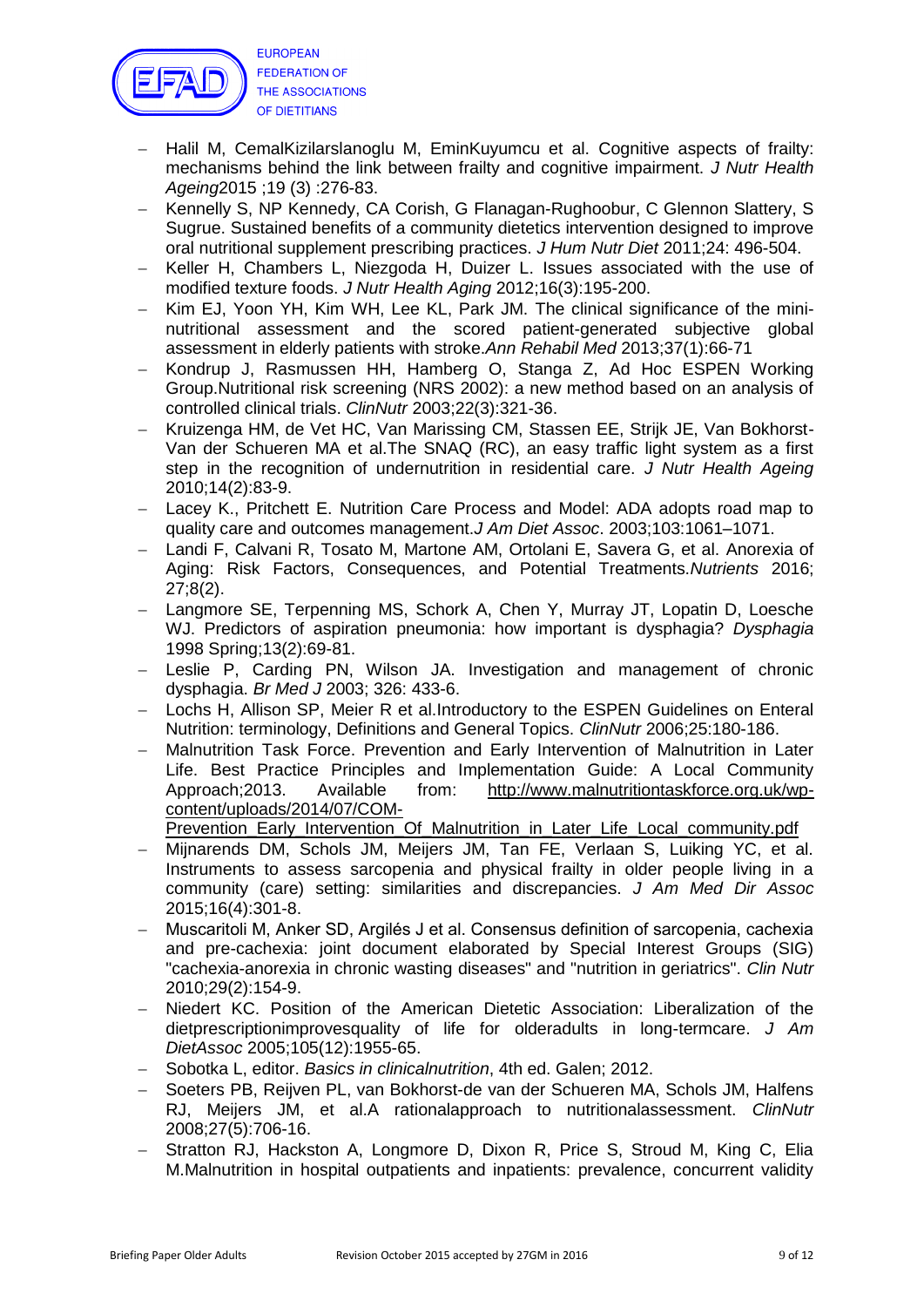

and ease of use of the 'malnutrition universal screening tool' ('MUST') for adults. *Br J Nutr* 2004;92(5):799-808.

- Suominen MH, Kivisto S, Pitkala KH. The effects of nutrition education on professionals" practice and on the nutrition of aged residents with dementia. *Eur J ClinNutr*2007;61(10): 1226-1232.
- Sura L, Madhavan A, Carnaby G, Crary MA.Dysphagia in the elderly: management and nutritional considerations. *Clin Interv Aging* 2012; 7:287-98.
- van Bokhorst-de van derSchueren MA, Guaitoli PR, Jansma EP, de Vet HC. A systematic review of malnutrition screening tools for the nursing home setting. *J Am Med Dir Assoc* 2014;15(3):171-84.
- Volkert D, Berner YN, Berry E, Cederholm T, Coti Bertrand P, Milne A, et al. ESPEN Guidelines on Enteral Nutrition: Geriatrics. *Clin Nutr* 2006;25:330-36.
- Winter JE, MacInnis RJ, Wattanapenpaiboon N, Nowson CA.BMI and all-cause mortality in older adults: a meta-analysis. *Am J Clin Nutr* 2014;99(4):875-90.
- Wijnhoven HA, Schilp J, van Bokhorst-de van der Schueren MA, de Vet HC, Kruizenga HM, Deeg DJ, et al. Development and validation of criteria for determining undernutrition in community-dwelling older men and women: The Short Nutritional Assessment Questionnaire 65+. *Clin Nutr* 2012;31(3):351-8.
- Woo J. Obesity in older persons. *CurrOpinClinNutrMetab Care* 2015;18 (1):5-10.
- World Health Organization (WHO).Active Ageing: A policy framework. WHO/NMH/NPH/02.8. Geneva:World Health Organization 2002.
- World Health Organization (WHO). World report on ageing and health WT 104. Geneva: World Health Organization 2015. Available from: [http://www.who.int/ageing/events/world-report-2015-launch/en/\(](http://www.who.int/ageing/events/world-report-2015-launch/en/)accessed 1 April, 2016).
- Young AM, Kidston S, Banks MD et al., Malnutrition screening tools: Comparison against two validated assessment methods in older medical patients. *Nutr* 2013:29:101-6.

## **Further Reading**

- 1. *Mini Nutritional Assessment (MNA)*
- Guigoz Y, Vellas B, Garry PJ. Mini Nutritional Assessment: a practical assessment tool for grading the nutritional state of elderly patients. Facts and Research in Gerontology 1994:4: suppl 2,15-59.
- Guigoz Y, Vellas B, Garry PJ. Assessing the nutritional status of the elderly: The Mini Nutritional Assessment as part of the geriatric evaluation.Nutrition Review 1996; 54(1): 559-565.
- <http://www.mna-elderly.com/>
- *2. Nutrition Risk Assessment Scale (NuRAS)*
- Nikolaus T, Bac M, Siezen S, Volkert D, Oster P, Schlierf G. Assessment of nutritional risk in the elderly.Annuals of Nutrition and Metabolism 1995;39: 340-345.
- *3. Nutritional Risk Index (NRI)*
- Wolinsky FD, Coe RM, Chavex MN, Prendergast JM, Miller DK. Further assessment of the reliability and validity of a nutritional risk index. Journal of Community Health 1989; 14(3): 125-135.
- Wolinsky FD, Coe RM, McIntosh WA, Kubena KS, Prendergast JM, Chavez MN, Miller DJ, Roeis JC, Landmann WA. Progress in the development of a nutrition risk index**.**  Journal of Nutrition 1990; 120: Supply (11) 1549-1553.
- *4. MAG Screening Tool for Adults at Risk of Malnutrition*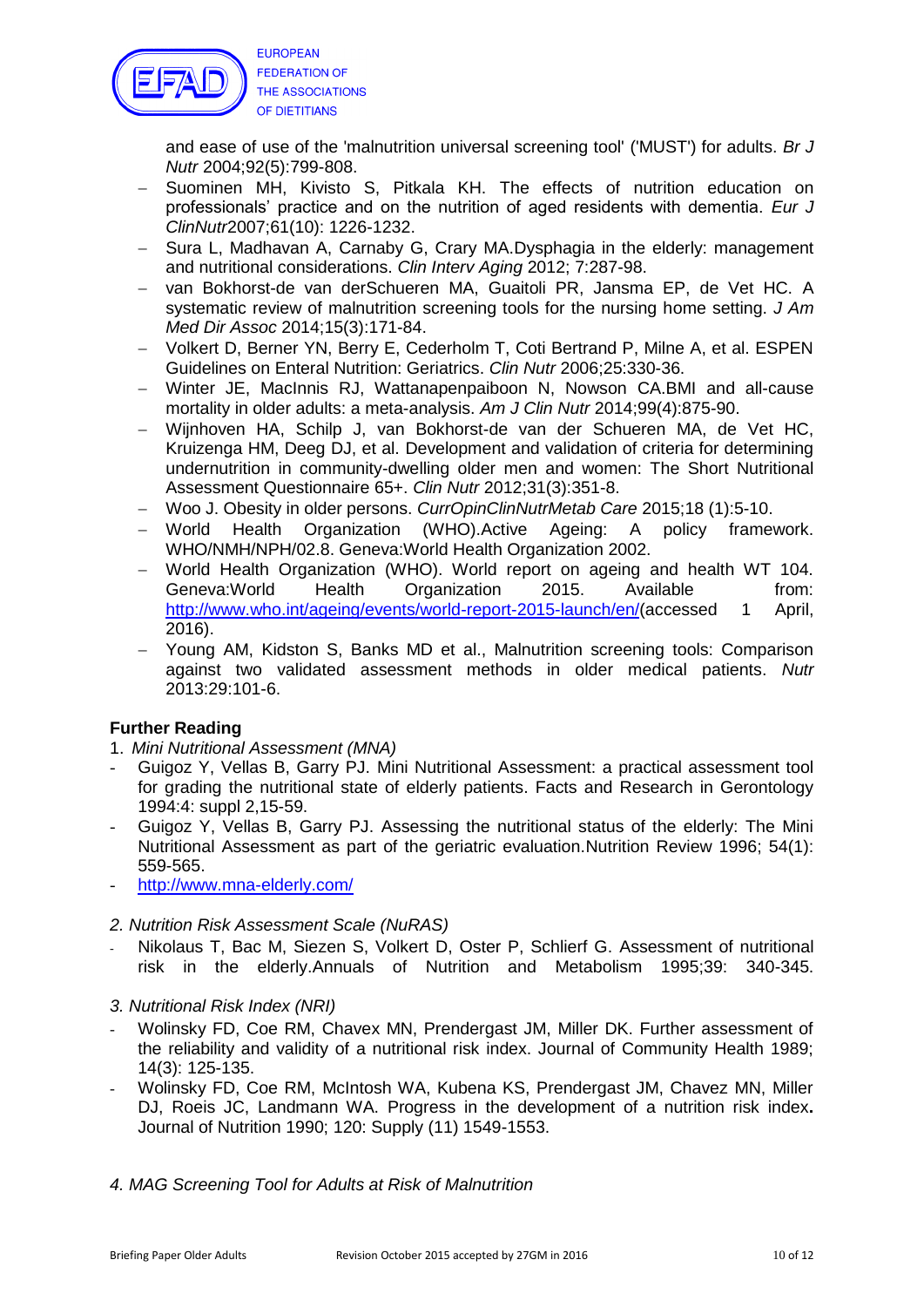

- [www.bapen.org.uk](http://www.bapen.org.uk/)
- *5. Patient-Generated Subjective Global Assessment*
- [www.pt-global.org](http://www.pt-global.org/)
- Kim EJ, Yoon YH, Kim WH, Lee KL, Park JM, The clinical significance of the mininutritional assessment and the scored patient-generated subjective global assessment in elderly patients with stroke. Ann Rehabil Med. 2013 Feb;37(1):66-71.
- Marshall S, Young A, Bauer J, Isenring E. Malnutrition in Geriatric Rehabilitation: Prevalence, Patient Outcomes, and Criterion Validity of the Scored Patient-Generated Subjective Global Assessment and the Mini Nutritional Assessment. J AcadNutr Diet. 2015 24. [Epub ahead of print].

#### *6. SNAQ65+ and SNAQrc*

- Wijnhoven HA, Schilp J, van Bokhorst-de van der Schueren MA, de Vet HC, Kruizenga HM, Deeg DJ, Ferrucci L, Visser M. Development and validation of criteria for determining undernutrition in community-dwelling older men and women: The Short Nutritional Assessment Questionnaire 65+. ClinNutr. 2012; 31(3):351-8.
- Kruizenga HM, de Vet HC, Van Marissing CM, Stassen EE, Strijk JE, Van Bokhorst-Van der Schueren MA, Horman JC, Schols JM, Van Binsbergen JJ, Eliens A, Knol DL, Visser M, The SNAQ (RC), an easy traffic light system as a first step in the recognition of undernutrition in residential care. J Nutr Health Ageing. 2010; 14(2):83-9.
- *7. EFAD position paper on the role of the dietitian in the prevention and management of malnutrition in adults*
- How to promote active ageing in Europe EU support to local and regional actors. The European Commission, The Committee of the Regions, AGE Platform Europe, 2011
- World Population Ageing 2009. Department of Economic and Social Affairs Population Division ESA/P/WP/212 United Nations New York, 2009
- Population structure and ageing. EUROPOP2010- Convergence scenario, national level. EUROSTAT (the statistical office of the European Union)
- European **Parliament** Parliament Fact **Fact** Sheets [http://www.europarl.europa.eu/facts\\_2004/4\\_8\\_8\\_en.htm](http://www.europarl.europa.eu/facts_2004/4_8_8_en.htm)
- [http://www.centerforgastrology.com/Content/resources/20110525%20Towards%20a%20](http://www.centerforgastrology.com/Content/resources/20110525%20Towards%20a%20global%20new%20deal%20in%20food.pdf) [global%20new%20deal%20in%20food.pdf](http://www.centerforgastrology.com/Content/resources/20110525%20Towards%20a%20global%20new%20deal%20in%20food.pdf)
- <http://ec.europe.eu/active-healthy-ageing>
- <http://www.european-nutrition.org/>
- <http://www.fightmalnutrition.eu/malnutrition/screening-tools/>
- [https://webgate.ec.europa.eu/sanco/heidi/index.php/Heidi/Population\\_group](https://webgate.ec.europa.eu/sanco/heidi/index.php/Heidi/Population_group-specific_health/Elderly)[specific\\_health/Elderly](https://webgate.ec.europa.eu/sanco/heidi/index.php/Heidi/Population_group-specific_health/Elderly)
- <http://www.stuurgroepondervoeding.nl/>